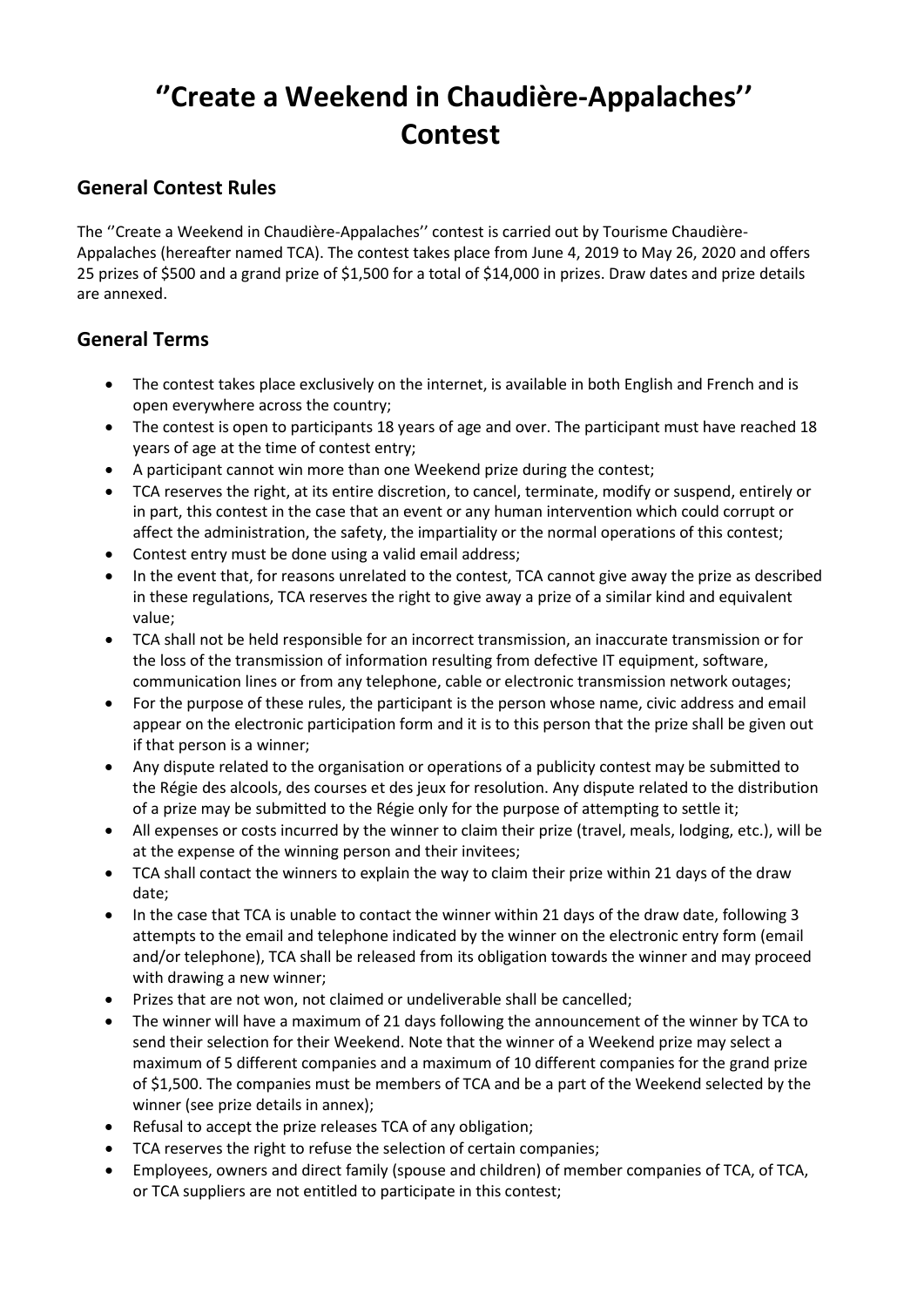- By filling out the contest registration form and by accepting the general contest rules, the participant accepts to receive communications by email related to the contest for the six months following the contest end date;
- It should be noted that all data collected during the contest is for the exclusive use of TCA, it cannot be sold or transferred to other companies. Participants may request that any data collected under their name during the contest be deleted by sending an email to info@chaudiereappalaches.com and mentioning the following information: family name, first name, email, address, telephone and the subject of the request. The deletion of participant data cancels participation in the contest;
- Contest rules are available on the website chaudiereappalaches.com;
- The list of prize winners will be available on the contest page of the website chaudiereappalaches.com.

# **General Operation of the Contest**

- The contest is divided into 25 participation periods (Weekend prizes). For each period an amount of \$500 is available to be won (see prize details and timeline in annex).
	- $\circ$  To earn the chance to win, the participant must enter during one of the 25 periods of the contest. The participant may enter for as many periods as they so choose.
	- $\circ$  An entry is only valid for one period of the contest (the current registration period), the period active at the time of entry.
	- o The participant may not make an entry for an expired period.
	- $\circ$  The participant must make a new entry for each contest period to be eligible.
	- $\circ$  The participant may enter from 1 to 25 times maximum during the same period (1 time by Weekend, for 25 in total).
	- o At the time of participation, the participant is invited to share the contest by email or on Facebook. A share on Facebook gives 5 extra chances to win for the current period and sharing by email gives one extra chance per valid email (maximum 3) for the current period. The option of extra chances (email and Facebook) is only available for one Weekend per period.
	- $\circ$  The participant shall be notified of the winner for each period via email after each draw and will be invited to once again participate for the next period.
- The contest includes 25 prizes of \$500, as well as a grand prize of \$1,500. (see annex for prize details and draw date)
	- o The participant who enters for a Weekend during one of the 25 periods is automatically entered for the grand prize with one chance to win.
	- o The participant who enters once for each Weekend per period, gets an extra chance each time for the grand prize.
- Entry uses a valid email as a unique key. The participant enters using the same email for every Weekend and also for the grand prize. Entry or extra chances are associated with the email. The email cannot be used again to make an entry for the same Weekend during the same period.

# **Contest Registration**

- The participant must access the website chaudiereappalaches.com and go to the section 25 Weekends to Live for Real;
- Once at that section, the participant selects one of the 25 Weekends according to a category (active, foody, curious) according to the desired season;
- Once the Weekend is chosen, the participant must select a minimum of 3 companies and a maximum of 10 companies from the sections What to Do, Where to Eat, Where to Sleep from the selected Weekend planning tool;
- Following a valid selection of different companies (from the companies predetermined by TCA), the participant must submit their selection and is automatically redirected to the contest entry form;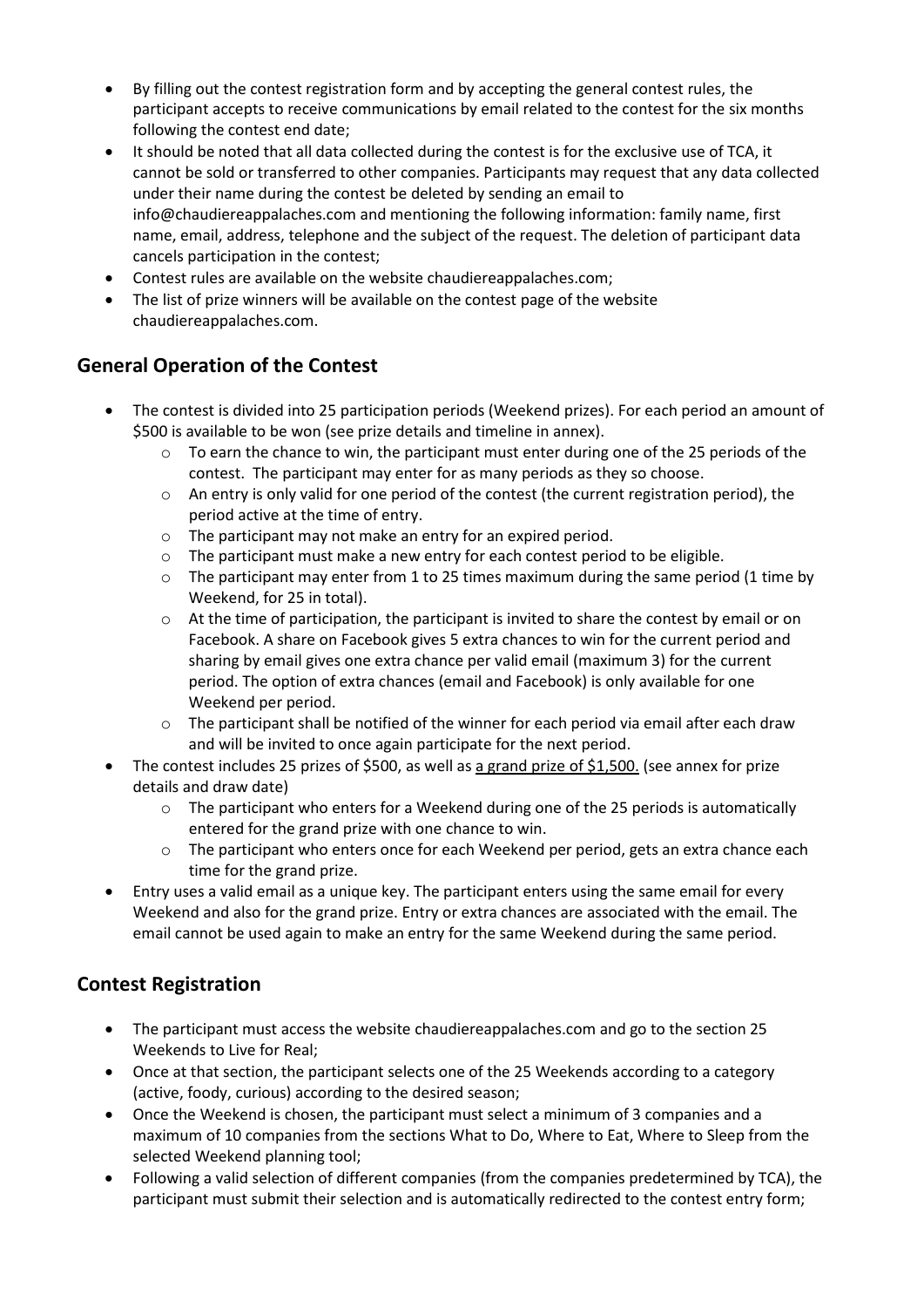- The contest entry form contains the following fields: first name, family name, email, telephone, address, apartment (if applicable), postal code, country and province;
- Information on the selected Weekend, as well as the companies selected for this Weekend, are also added to the entry;
- The participant must check the declaration of acceptance of the contest participation rules, is invited to sign up for different TCA newsletters and must click submit to send the contest entry form;
- On receipt of this form, the participant is redirected to a thank you page. A summary of the participant's Weekend selection is displayed on the screen and the participant is invited to share the contest via email and/or Facebook to get extra chances to win. The participant is also invited to re-participate by selecting another Weekend;
- When the entry form is submitted the participant receives a participation confirmation email with a summary of the Weekend and the different companies selected;
- Contest participation is also possible by directly accessing one of the 25 Weekend pages without passing through the contest home page.

# **Draws**

- 26 draws will take place.
- Prize description, draw location and draw date are detailed in the annex to the present regulations.
- The draw is carried out randomly and automatically associates a randomly selected number to an email address. Chances of winning each prize relate directly to the total number of valid contest entries received at the time of the draw and the entries obtained through sharing on Facebook and via email.

In case of difference between French and English Contest Rules, French version is the right version.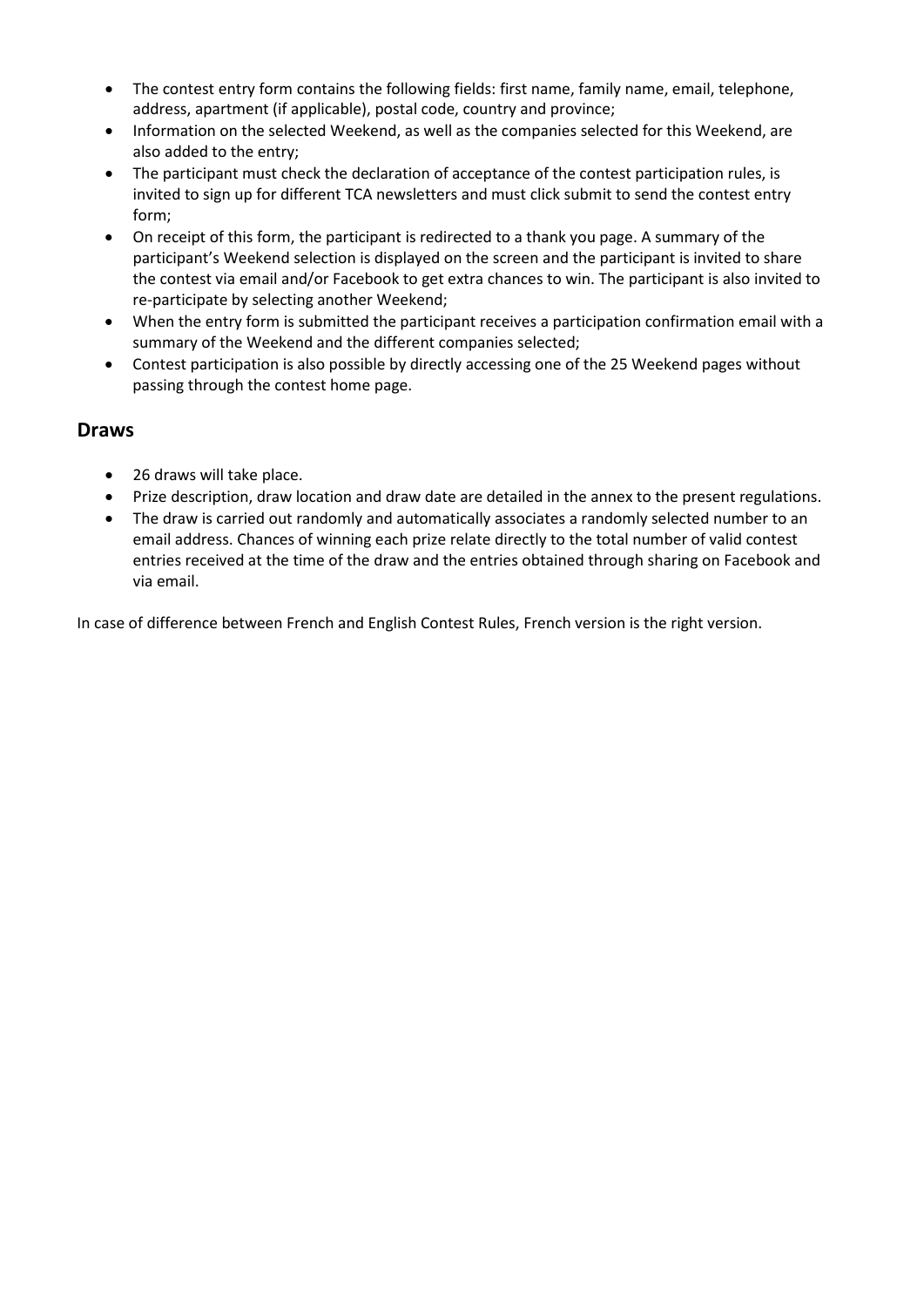# **Annex Prize Description and Draw Dates**

There will be a total of 26 prizes to be won with a total value of \$14,000

# **Grand Prize**

• One gift certificate valued at \$1,500 including service and taxes. The winner will choose his/her gift certificate(s) from the companies for the Weekend chosen during their participation. (TCA member companies only - maximum 10 different companies)

Value: \$1,500

The draw will take place on May 26, 2020 at 10 a.m., at the Maison du Tourisme, 800 Highway Jean-Lesage, Lévis, G7A 1E3

# **Weekend Price**

# **Period 1 – June 4, 2019 (00 :00 :00) to June 17, 2019 (23 :59 :59)**

• One gift certificate valued at \$500 including service and taxes. The winner will choose his/her gift certificate(s) from the companies for the Weekend chosen during their participation. (TCA member companies only - maximum 5 different companies)

#### Value: \$500

The draw will take place on June 18, 2019 at 10 a.m., at the Maison du Tourisme, 800 Highway Jean-Lesage, Lévis, G7A 1E3

# **Period 2 – June 18, 2019 (00 :00 :00) to July 1, 2019 (23 :59 :59)**

• One gift certificate valued at \$500 including service and taxes. The winner will choose his/her gift certificate(s) from the companies for the Weekend chosen during their participation. (TCA member companies only - maximum 5 different companies)

Value: \$500

The draw will take place on July 2, 2019 at 10 a.m., at the Maison du Tourisme, 800 Highway Jean-Lesage, Lévis, G7A 1E3

# **Period 3 – July 2, 2019 (00 :00 :00) to July 15, 2019 (23 :59 :59)**

• One gift certificate valued at \$500 including service and taxes. The winner will choose his/her gift certificate(s) from the companies for the Weekend chosen during their participation. (TCA member companies only - maximum 5 different companies)

Value: \$500

The draw will take place on July 16, 2019 at 10 a.m., at the Maison du Tourisme, 800 Highway Jean-Lesage, Lévis, G7A 1E3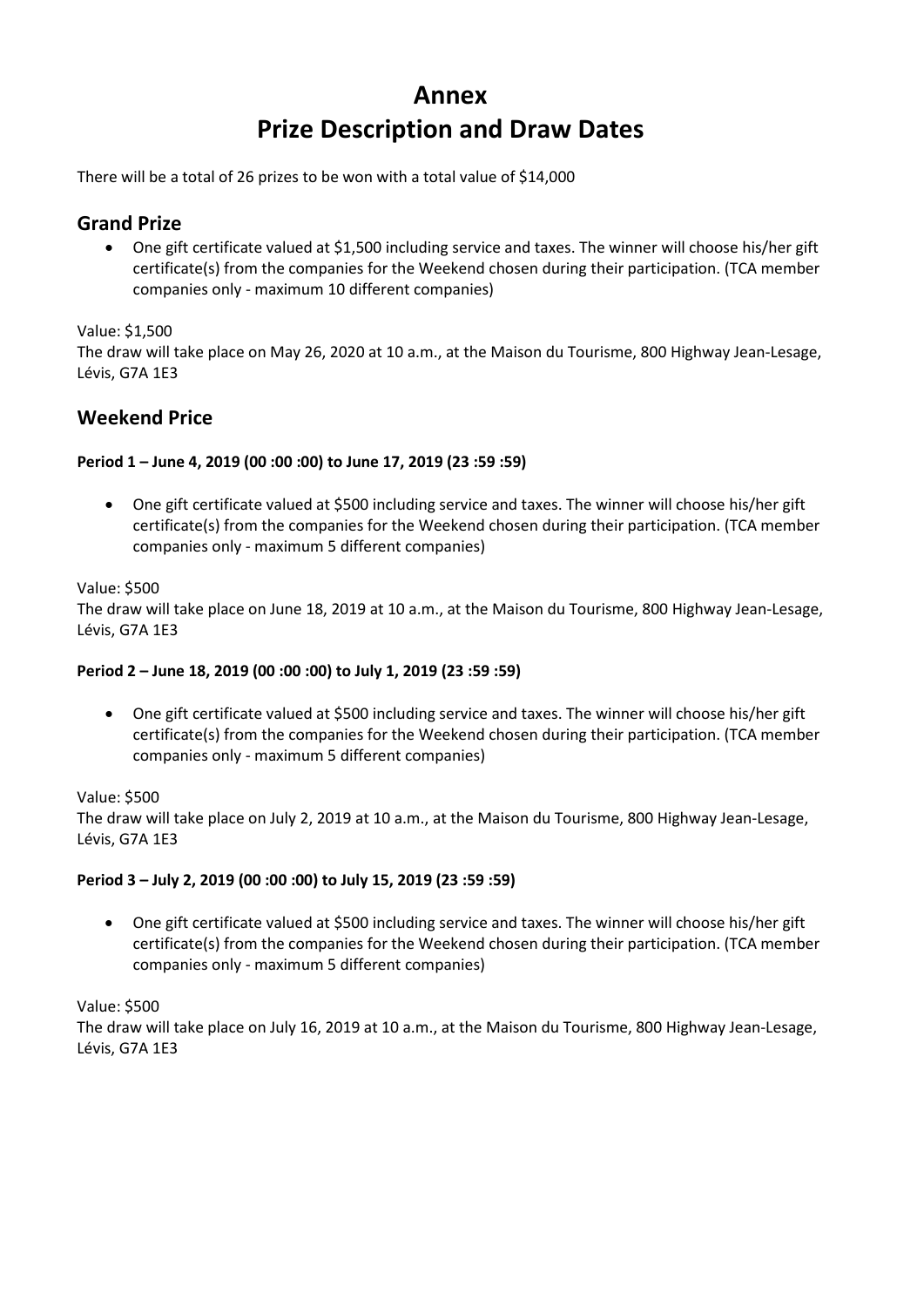# **Period 4 – July 16 2019 (00 :00 :00) to July 29, 2019 (23 :59 :59)**

• One gift certificate valued at \$500 including service and taxes. The winner will choose his/her gift certificate(s) from the companies for the Weekend chosen during their participation. (TCA member companies only - maximum 5 different companies)

# Value: \$500

The draw will take place on July 30, 2019 at 10 a.m., at the Maison du Tourisme, 800 Highway Jean-Lesage, Lévis, G7A 1E3

#### **Period 5 – July 30, 2019 (00 :00 :00) to August 12, 2019 (23 :59 :59)**

• One gift certificate valued at \$500 including service and taxes. The winner will choose his/her gift certificate(s) from the companies for the Weekend chosen during their participation. (TCA member companies only - maximum 5 different companies)

#### Value: \$500

The draw will take place on August 13, 2019 at 10 a.m., at the Maison du Tourisme, 800 Highway Jean-Lesage, Lévis, G7A 1E3

#### **Period 6 – August 13, 2019 (00 :00 :00) to August 26, 2019 (23 :59 :59)**

• One gift certificate valued at \$500 including service and taxes. The winner will choose his/her gift certificate(s) from the companies for the Weekend chosen during their participation. (TCA member companies only - maximum 5 different companies)

#### Value: \$500

The draw will take place on August 27, 2019 at 10 a.m., at the Maison du Tourisme, 800 Highway Jean-Lesage, Lévis, G7A 1E3

#### **Period 7 – August 27, 2019 (00 :00 :00) to September 9, 2019 (23 :59 :59)**

• One gift certificate valued at \$500 including service and taxes. The winner will choose his/her gift certificate(s) from the companies for the Weekend chosen during their participation. (TCA member companies only - maximum 5 different companies)

#### Value: \$500

The draw will take place on September 10, 2019 at 10 a.m., at the Maison du Tourisme, 800 Highway Jean-Lesage, Lévis, G7A 1E3

# **Period 8 – September 10, 2019 (00 :00 :00) to September 23, 2019 (23 :59 :59)**

• One gift certificate valued at \$500 including service and taxes. The winner will choose his/her gift certificate(s) from the companies for the Weekend chosen during their participation. (TCA member companies only - maximum 5 different companies)

#### Value: \$500

The draw will take place on September 24, 2019 at 10 a.m., at the Maison du Tourisme, 800 Highway Jean-Lesage, Lévis, G7A 1E3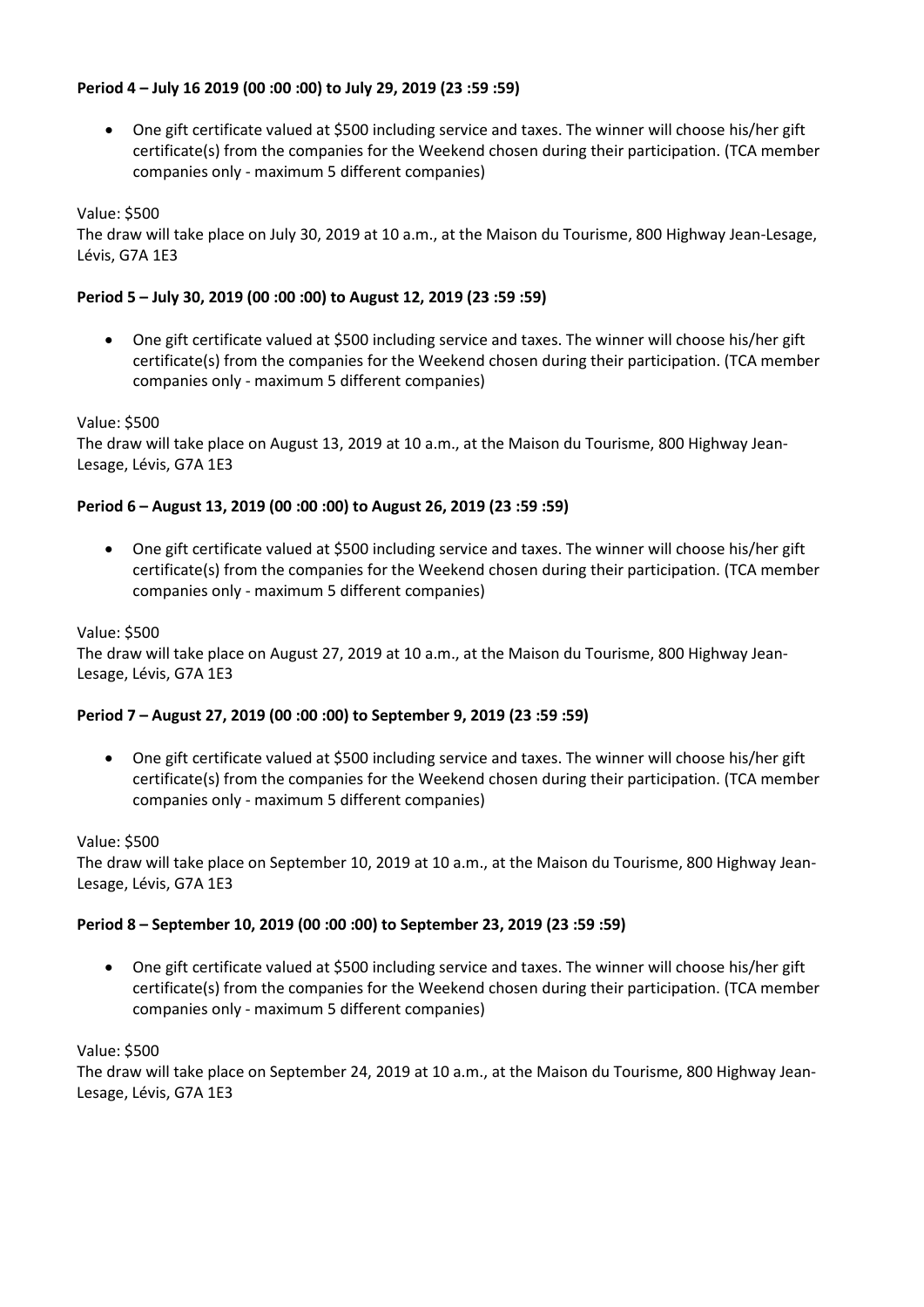# **Period 9 – September 24, 2019 (00 :00 :00) to October 7, 2019 (23 :59 :59)**

• One gift certificate valued at \$500 including service and taxes. The winner will choose his/her gift certificate(s) from the companies for the Weekend chosen during their participation. (TCA member companies only - maximum 5 different companies)

Value: \$500

The draw will take place on October 8, 2019 at 10 a.m., at the Maison du Tourisme, 800 Highway Jean-Lesage, Lévis, G7A 1E3

#### **Period 10 – October 8, 2019 (00 :00 :00) to October 21, 2019 (23 :59 :59)**

• One gift certificate valued at \$500 including service and taxes. The winner will choose his/her gift certificate(s) from the companies for the Weekend chosen during their participation. (TCA member companies only - maximum 5 different companies)

Value: \$500

The draw will take place on October 22, 2019 at 10 a.m., at the Maison du Tourisme, 800 Highway Jean-Lesage, Lévis, G7A 1E3

#### **Period 11 – October 22, 2019 (00 :00 :00) to November 4, 2019 (23 :59 :59)**

• One gift certificate valued at \$500 including service and taxes. The winner will choose his/her gift certificate(s) from the companies for the Weekend chosen during their participation. (TCA member companies only - maximum 5 different companies)

#### Value: \$500

The draw will take place on November 5, 2019 at 10 a.m., at the Maison du Tourisme, 800 Highway Jean-Lesage, Lévis, G7A 1E3

#### **Period 12 – November 5, 2019 (00 :00 :00) to November 18, 2019 (23 :59 :59)**

• One gift certificate valued at \$500 including service and taxes. The winner will choose his/her gift certificate(s) from the companies for the Weekend chosen during their participation. (TCA member companies only - maximum 5 different companies)

#### Value: \$500

The draw will take place on November 19, 2019 at 10 a.m., at the Maison du Tourisme, 800 Highway Jean-Lesage, Lévis, G7A 1E3

#### **Period 13 – November 19, 2019 (00 :00 :00) to December 2, 2019 (23 :59 :59)**

• One gift certificate valued at \$500 including service and taxes. The winner will choose his/her gift certificate(s) from the companies for the Weekend chosen during their participation. (TCA member companies only - maximum 5 different companies)

Value: \$500

The draw will take place on December 3, 2019 at 10 a.m., at the Maison du Tourisme, 800 Highway Jean-Lesage, Lévis, G7A 1E3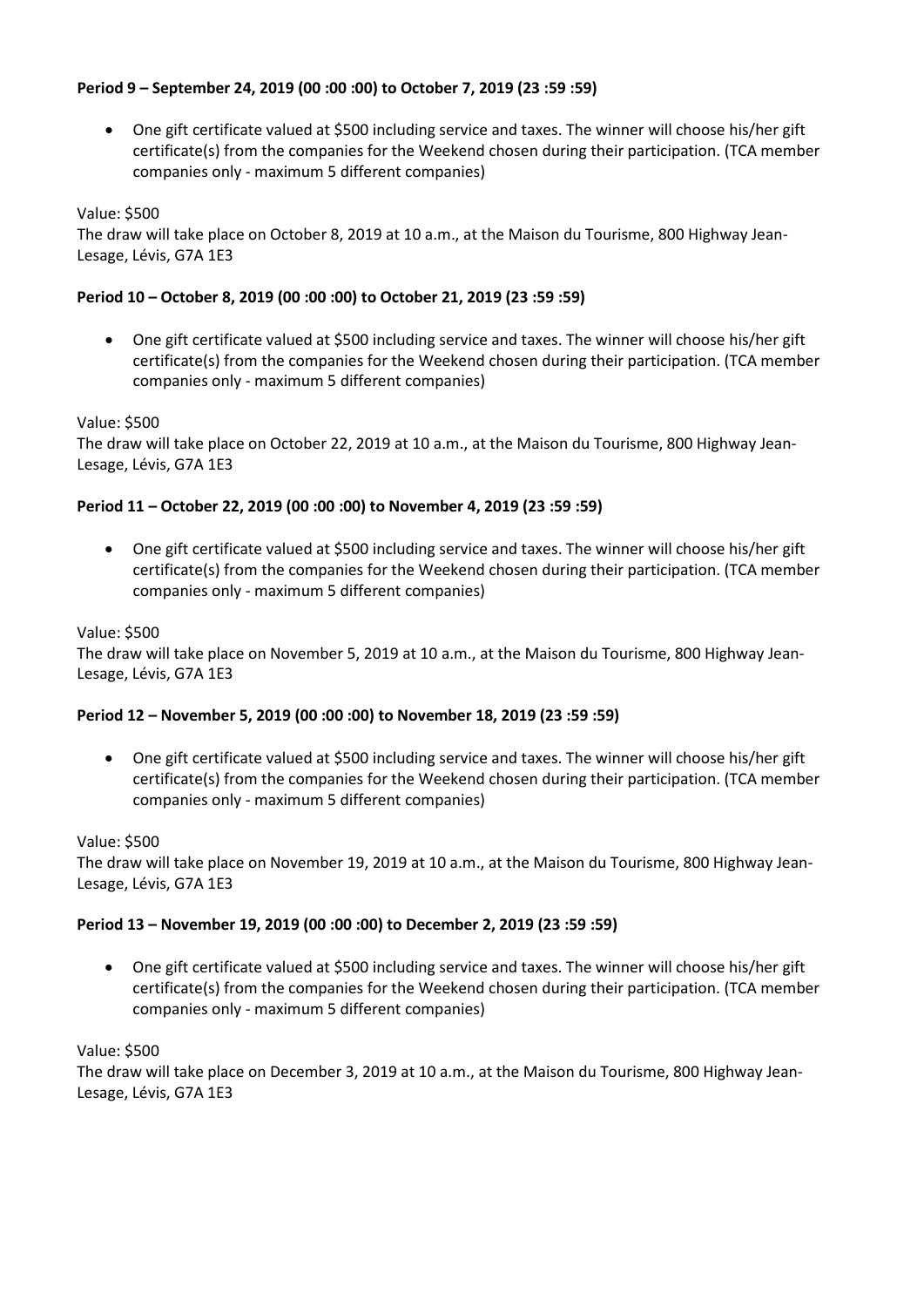# **Period 14 – December 3, 2019 (00 :00 :00) to December 16, 2019 (23 :59 :59)**

• One gift certificate valued at \$500 including service and taxes. The winner will choose his/her gift certificate(s) from the companies for the Weekend chosen during their participation. (TCA member companies only - maximum 5 different companies)

# Value: \$500

The draw will take place on December 17, 2019 at 10 a.m., at the Maison du Tourisme, 800 Highway Jean-Lesage, Lévis, G7A 1E3

# **Period 15 – December 17, 2019 (00 :00 :00) to December 20, 2019 (23 :59 :59)**

• One gift certificate valued at \$500 including service and taxes. The winner will choose his/her gift certificate(s) from the companies for the Weekend chosen during their participation. (TCA member companies only - maximum 5 different companies)

# Value: \$500

The draw will take place on December 31, 2019 at 10 a.m., at the Maison du Tourisme, 800 Highway Jean-Lesage, Lévis, G7A 1E3

# **Period 16 – December 31, 2019 (00 :00 :00) to January 13, 2020 (23 :59 :59)**

• One gift certificate valued at \$500 including service and taxes. The winner will choose his/her gift certificate(s) from the companies for the Weekend chosen during their participation. (TCA member companies only - maximum 5 different companies)

# Value: \$500

The draw will take place on January 14, 2020 at 10 a.m., at the Maison du Tourisme, 800 Highway Jean-Lesage, Lévis, G7A 1E3

# **Period 17 – January 14, 2020 (00 :00 :00) to January 27, 2020 (23 :59 :59)**

• One gift certificate valued at \$500 including service and taxes. The winner will choose his/her gift certificate(s) from the companies for the Weekend chosen during their participation. (TCA member companies only - maximum 5 different companies)

# Value: \$500

The draw will take place on January 28, 2020 at 10 a.m., at the Maison du Tourisme, 800 Highway Jean-Lesage, Lévis, G7A 1E3

# **Period 18 – January 28, 2020 (00 :00 :00) to February 10, 2020 (23 :59 :59)**

• One gift certificate valued at \$500 including service and taxes. The winner will choose his/her gift certificate(s) from the companies for the Weekend chosen during their participation. (TCA member companies only - maximum 5 different companies)

# Value: \$500

The draw will take place on February 11, 2020 at 10 a.m., at the Maison du Tourisme, 800 Highway Jean-Lesage, Lévis, G7A 1E3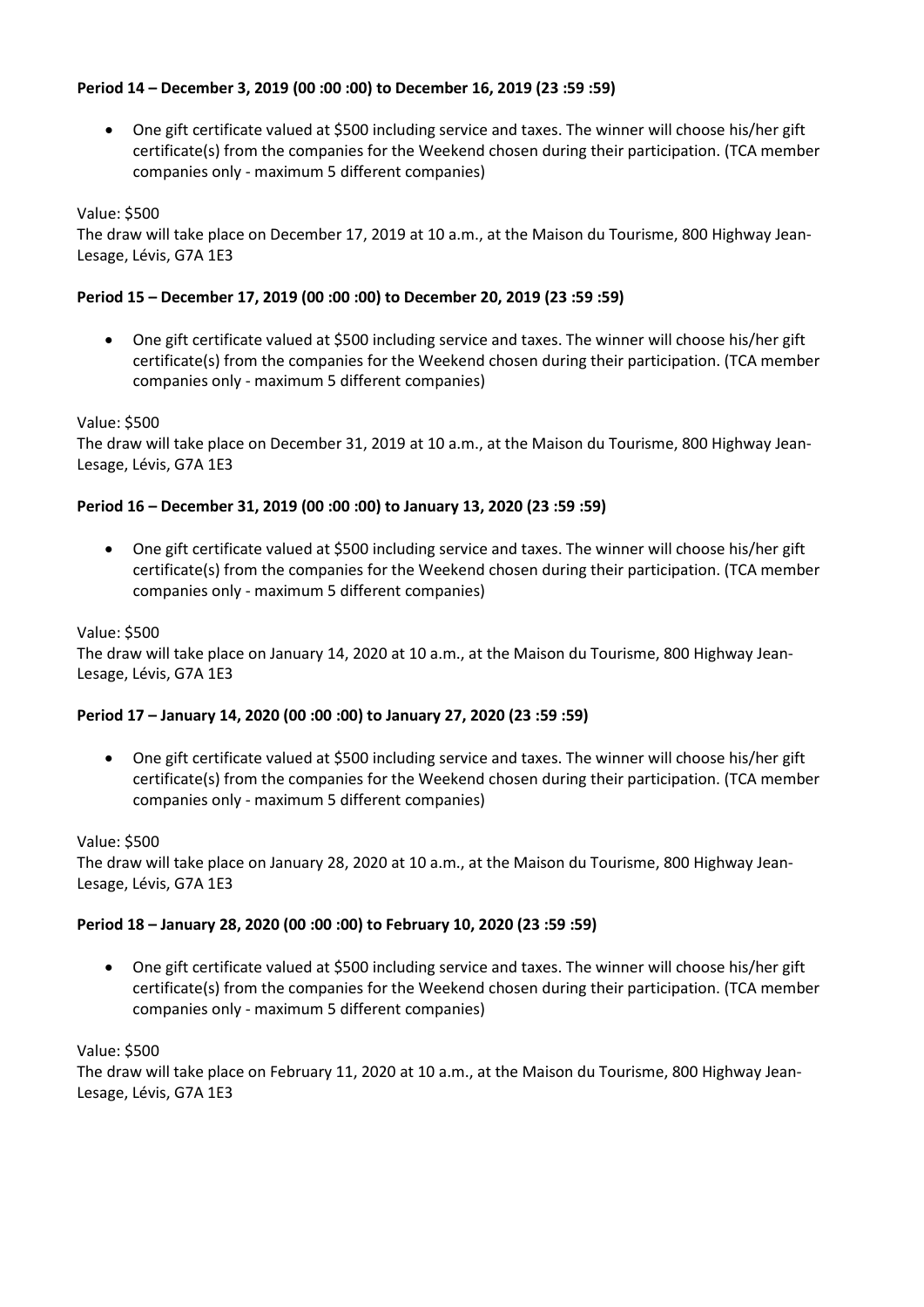# **Period 19 – February 11, 2020 (00 :00 :00) to February 24, 2020 (23 :59 :59)**

• One gift certificate valued at \$500 including service and taxes. The winner will choose his/her gift certificate(s) from the companies for the Weekend chosen during their participation. (TCA member companies only - maximum 5 different companies)

Value: \$500

The draw will take place on February 25, 2020 at 10 a.m., at the Maison du Tourisme, 800 Highway Jean-Lesage, Lévis, G7A 1E3

# **Period 20 – February 25, 2020 (00 :00 :00) to March 9, 2020 (23 :59 :59)**

• One gift certificate valued at \$500 including service and taxes. The winner will choose his/her gift certificate(s) from the companies for the Weekend chosen during their participation. (TCA member companies only - maximum 5 different companies)

Value: \$500

The draw will take place on March 10, 2020 at 10 a.m., at the Maison du Tourisme, 800 Highway Jean-Lesage, Lévis, G7A 1E3

# **Period 21 – March 10, 2020 (00 :00 :00) to March 23, 2020 (23 :59 :59)**

• One gift certificate valued at \$500 including service and taxes. The winner will choose his/her gift certificate(s) from the companies for the Weekend chosen during their participation. (TCA member companies only - maximum 5 different companies)

# Value: \$500

The draw will take place on March 24, 2020 at 10 a.m., at the Maison du Tourisme, 800 Highway Jean-Lesage, Lévis, G7A 1E3

# **Period 22 – March 24, 2020 (00 :00 :00) to April 6, 2020 (23 :59 :59)**

• One gift certificate valued at \$500 including service and taxes. The winner will choose his/her gift certificate(s) from the companies for the Weekend chosen during their participation. (TCA member companies only - maximum 5 different companies)

# Value: \$500

The draw will take place on April 7, 2020 at 10 a.m., at the Maison du Tourisme, 800 Highway Jean-Lesage, Lévis, G7A 1E3

# **Period 23 – April 7, 2019 (00 :00 :00) to April 20, 2020 (23 :59 :59)**

• One gift certificate valued at \$500 including service and taxes. The winner will choose his/her gift certificate(s) from the companies for the Weekend chosen during their participation. (TCA member companies only - maximum 5 different companies)

Value: \$500

The draw will take place on April 21, 2020 at 10 a.m., at the Maison du Tourisme, 800 Highway Jean-Lesage, Lévis, G7A 1E3